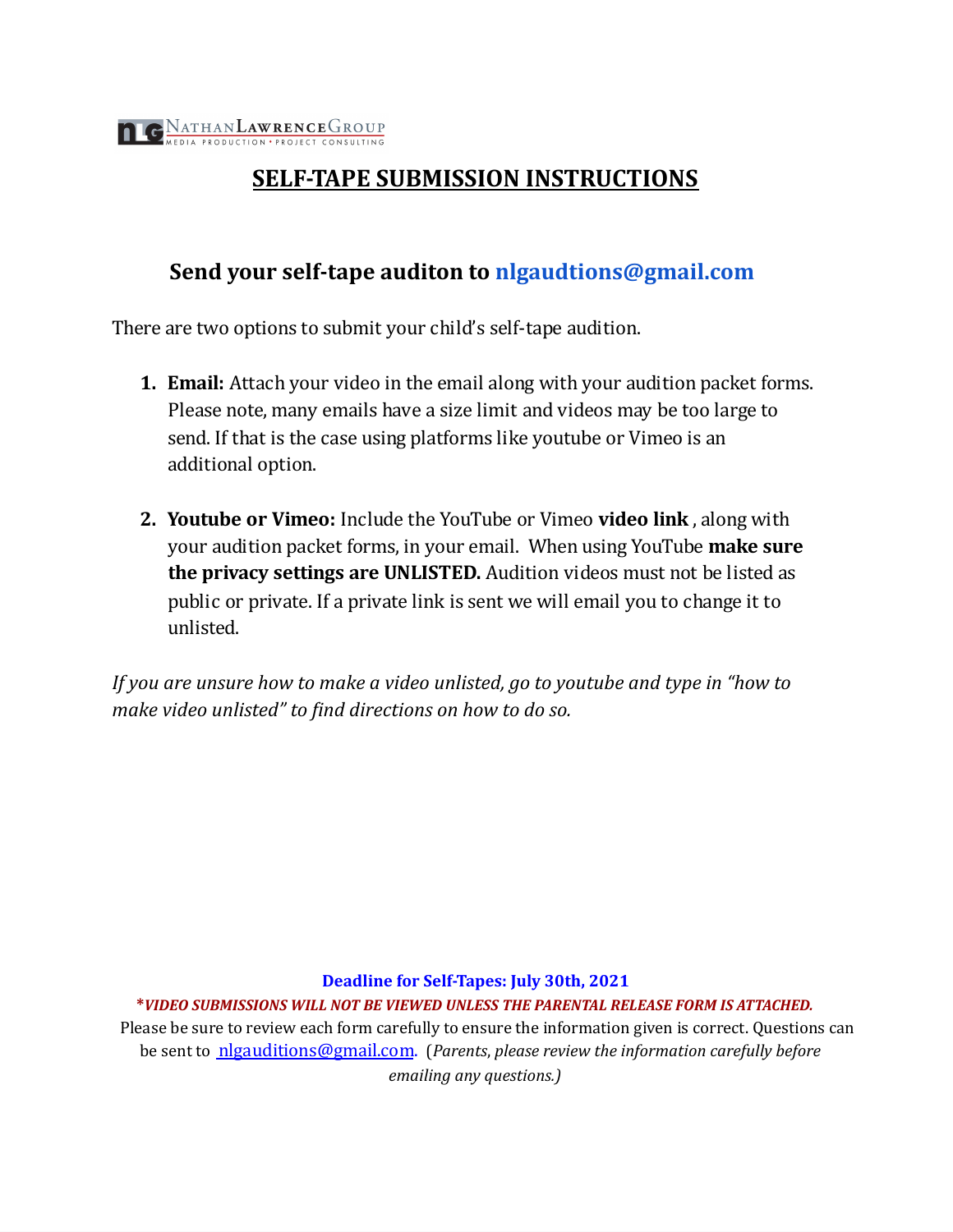## **INSTRUCTIONS AND TIPS FOR SELF-TAPE SUBMISSIONS**

Please Read Carefully

- 1. If you are taping on your phone, be sure your phone is held horizontally not vertically.
- 2. Frame the shot from the waist up.
- 3. Stand in front of a solid colored wall free from clutter, pictures etc.
- 4. Make sure there is plenty of light in the room. Videos shot in dimly lit rooms make it difficult to see.
- 5. Make sure you tape in a quiet area. Turn off anything in the room that may cause noise, TV's, fans, etc. Do not tape outside, any surrounding noises (wind, etc.) will be picked up on the mic.
- 6. Memorize the scene, don't just read off the paper.
- 7. Have someone off camera to read the other character in the scene.

Now, you're ready to begin taping your audition:

- 8. **SLATE: Look into the camera** and state the following information:
	- Name
	- Age
	- Height
	- Grade
	- Tell us something interesting about yourself. (Hobbies, talents, etc.)
	- Tell us how God has made a difference in your life.
- 9. Once your slate is complete, look at the person who is off camera and begin your scene.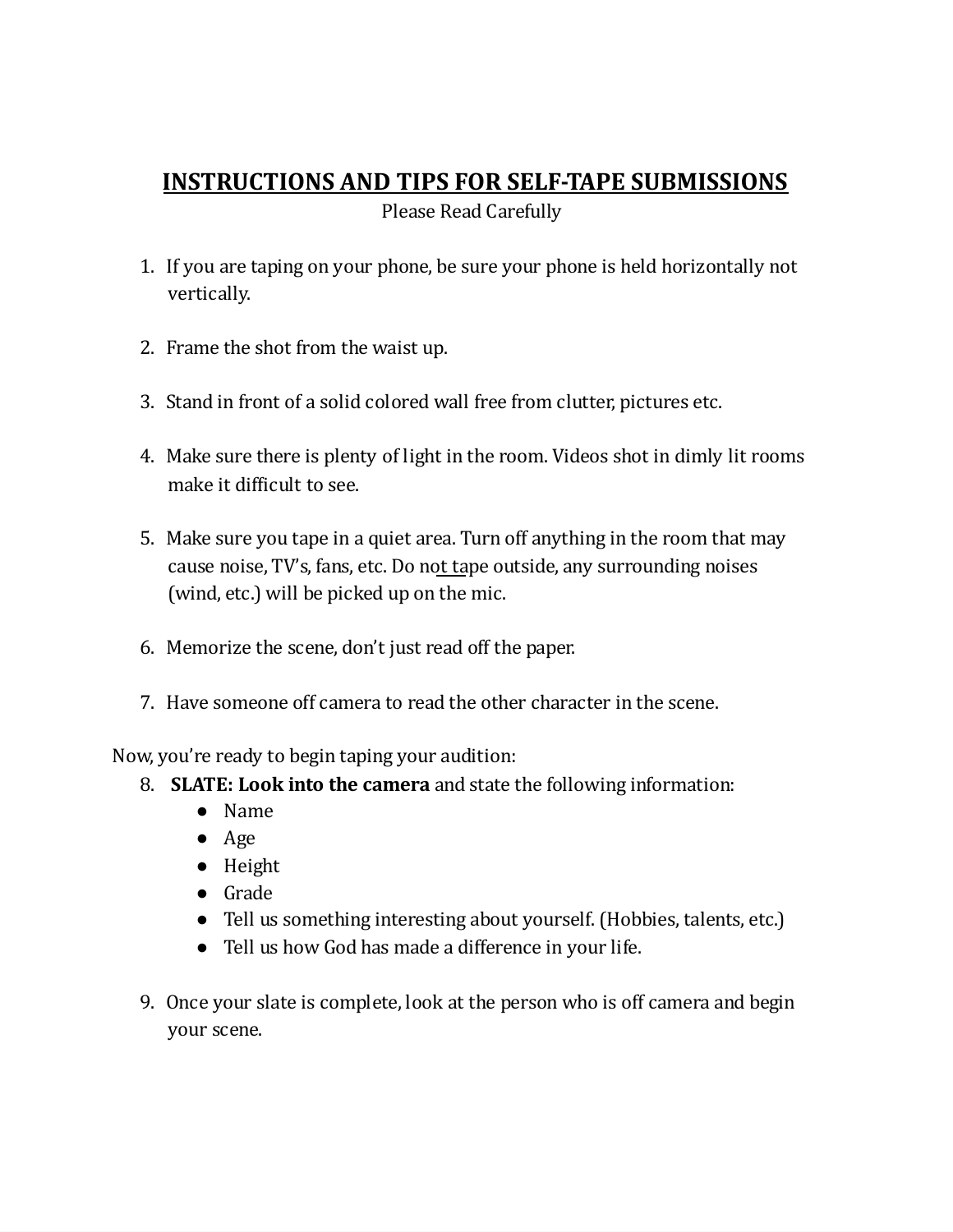- 10.Have fun! Bring your personality to the role and be as natural as possible, don't sound as if you've just memorized something.
- 11.Tape as many times as you like, do it until you get it right. But be sure to send us only **ONE** take and make sure it's your best one!

**Deadline for Self-Tapes: July 30th, 2021 \****VIDEO SUBMISSIONS WILL NOT BE VIEWED UNLESS THE PARENTAL RELEASE FORM IS ATTACHED.* Please be sure to review each form carefully to ensure the information given is correct. Questions can be sent to nlgauditions@gmail.com. (*Parents*, *please review the information carefully before emailing any questions.)*